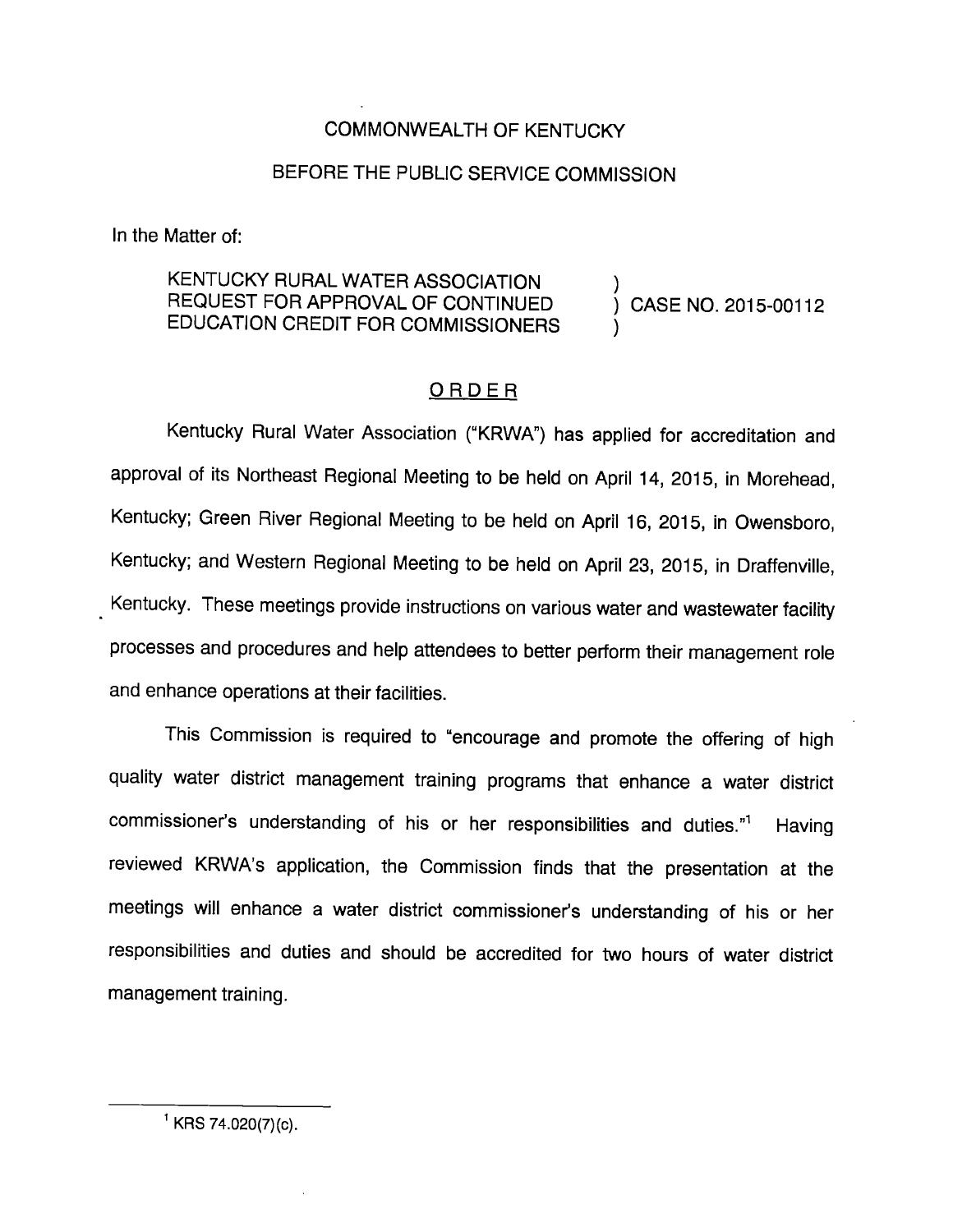IT IS THEREFORE ORDERED that:

1. The presentation at KRWA's Northeast Regional Meeting to be held on April 14, 2015, in Morehead, Kentucky, is accredited and approved for a maximum of two credit hours of water district management training.

2. The presentation at KRWA's Green River Regional Meeting to be held on April 16, 2015, in Owensboro, Kentucky, is accredited and approved for a maximum of two credit hours of water district management training.

3. The presentation at KRWA's Western Regional Meeting to be held on April 23, 2015, in Draffenville, Kentucky, is accredited and approved for a maximum of two credit hours of water district management training.

4. KRWA shall retain a record of all water district commissioners attending the accredited and approved presentations.

5. No later than 30 days after each presentation, KRWA shall file with the Commission:

a. A sworn statement attesting that the accredited instruction was performed:

b. A description of any changes in the presenters or the proposed curriculum that occurred after KRWA's application;

c. The name of each attending water district commissioner, his or her water district, and the number of hours that he or she attended;

d. A copy of any written material given to water commissioners attending the presentations; and

-2- Case No. 2015-00112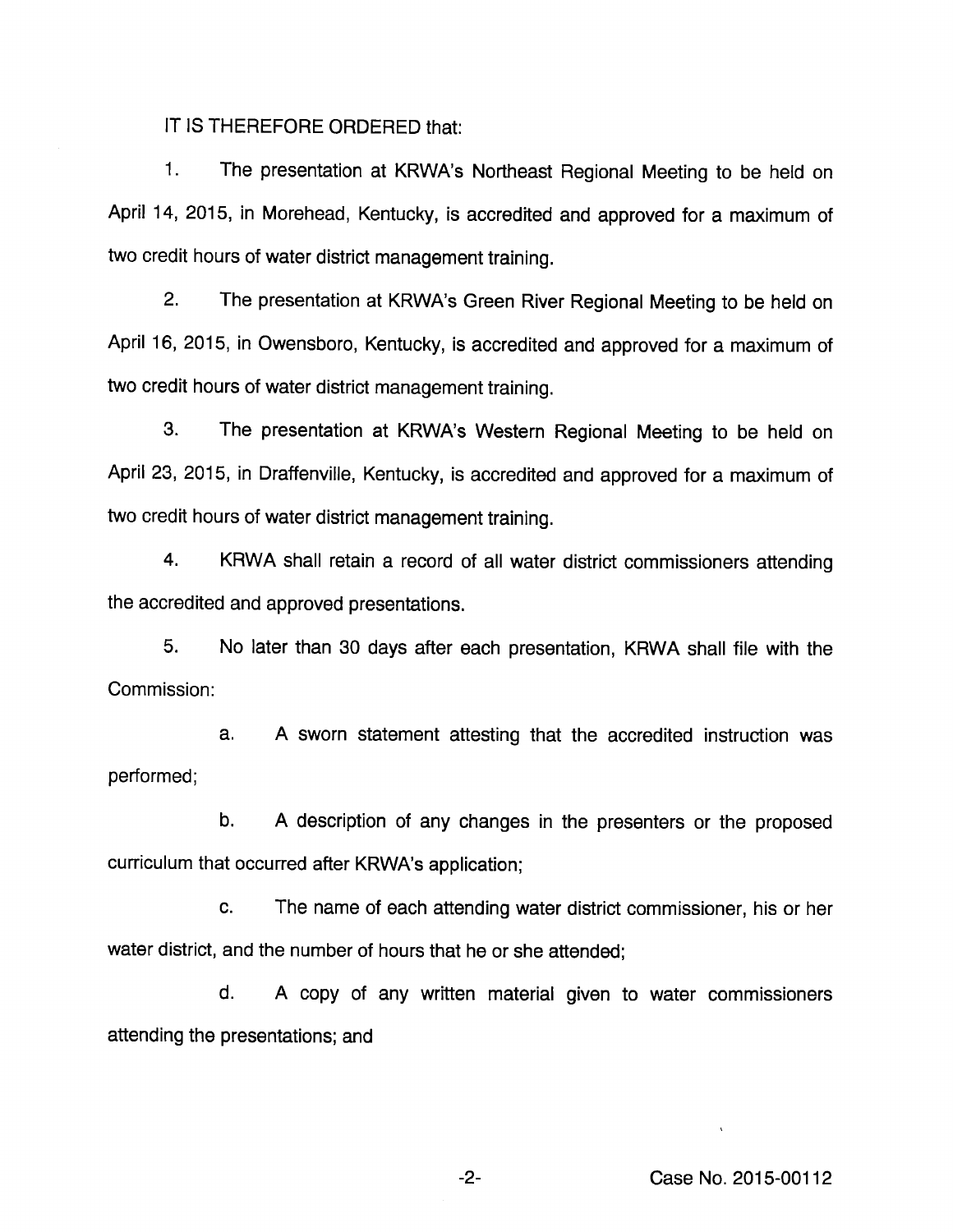e. Documents indicating whether the Kentucky Board of Certification of Water Treatment and Distribution System Operators approved the training for continuing education credit.

By the Commission entered ^ APR 15 2015 KENTUCKY PUBUC SERVICE COMMISSION

ATTEST/ Executive Director

Case No. 2015-00112